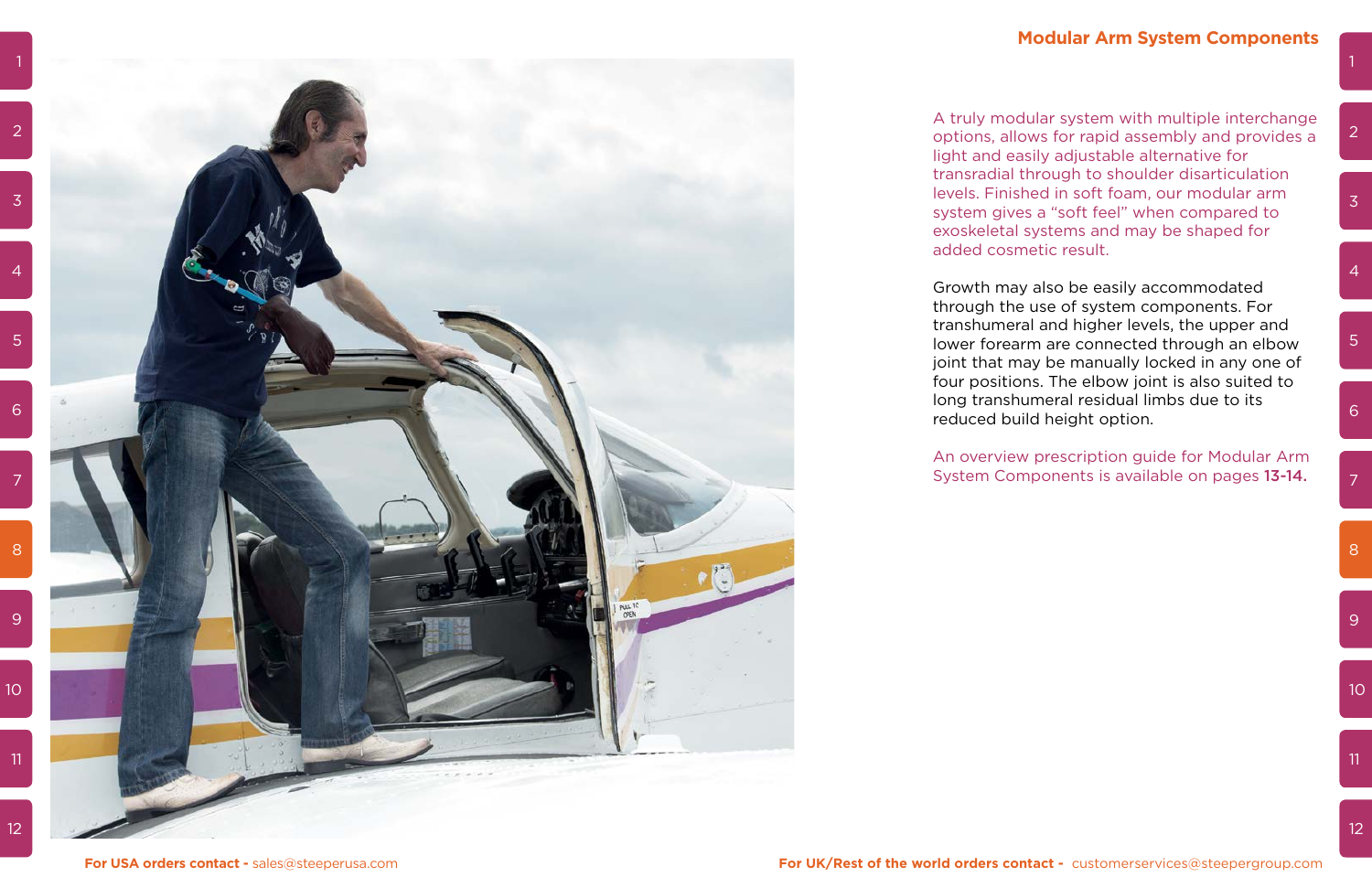| <b>Ibow Unit</b>                                                                                                                                                                                                        |                                                                                                            |             |  |  |  |  |
|-------------------------------------------------------------------------------------------------------------------------------------------------------------------------------------------------------------------------|------------------------------------------------------------------------------------------------------------|-------------|--|--|--|--|
| art Number                                                                                                                                                                                                              | <b>Description</b>                                                                                         | Weight      |  |  |  |  |
| C <sub>22750</sub>                                                                                                                                                                                                      | Elbow Unit - hand operated, four lock positions. Tubular construction in aluminium                         | 230g (8 oz) |  |  |  |  |
| inimum Proximal Build Height using Friction Housing - 45mm<br>inimum Forearm Length using Friction Wrist or Oval Adapter - 135mm<br>inimum Forearm Length using Female Adapters - 140mm Proximal Thread ½" UNF X 20 TPI |                                                                                                            |             |  |  |  |  |
| houlder Unit                                                                                                                                                                                                            |                                                                                                            |             |  |  |  |  |
| art Number                                                                                                                                                                                                              | <b>Description</b>                                                                                         | Weight      |  |  |  |  |
| C22751                                                                                                                                                                                                                  | Arm Shoulder Unit - two independent friction controls for flexion / extension<br>and abduction / adduction | 170g (6 oz) |  |  |  |  |
|                                                                                                                                                                                                                         |                                                                                                            |             |  |  |  |  |

| <b>Connection Tube</b>                                  |                                                              |           |                       |   |  |  |
|---------------------------------------------------------|--------------------------------------------------------------|-----------|-----------------------|---|--|--|
| <b>Part Number</b><br><b>Description</b>                |                                                              |           | Weight                | 4 |  |  |
| B22753<br>3                                             | Aluminium Connection Tube, 230mm (9") Long                   |           | 46g $(1\%$ oz)        |   |  |  |
| 5.6mm (%") Outer Diameter<br>12.7mm (½") Inner Diameter |                                                              |           |                       |   |  |  |
| <b>Socket Interface</b>                                 |                                                              |           |                       | 5 |  |  |
| <b>Part Number</b>                                      | <b>Description</b>                                           | Weight    | Height                |   |  |  |
| B06576<br>4                                             | Lamination Adapter, Fixed. Supplied with Split Pin (NPN0009) | 30g (1oz) | 39mm $(1\frac{1}{2})$ |   |  |  |

| <b>Connection Tube</b>                             |                                                                     |           |                         |   |  |  |  |
|----------------------------------------------------|---------------------------------------------------------------------|-----------|-------------------------|---|--|--|--|
| <b>Part Number</b><br>Weight<br><b>Description</b> |                                                                     |           |                         |   |  |  |  |
| B22753                                             | Aluminium Connection Tube, 230mm (9") Long                          |           | 46g $(1\frac{1}{2}$ oz) |   |  |  |  |
|                                                    | 15.6mm (%") Outer Diameter<br>12.7mm $(\frac{1}{2})$ Inner Diameter |           |                         |   |  |  |  |
| <b>Socket Interface</b>                            |                                                                     |           |                         | 5 |  |  |  |
| <b>Part Number</b>                                 | <b>Description</b>                                                  | Weight    | <b>Height</b>           |   |  |  |  |
| B06576<br>4                                        | Lamination Adapter, Fixed. Supplied with Split Pin (NPN0009)        | 30g (1oz) | 39mm $(1 \frac{1}{2})$  |   |  |  |  |

|                                               |      |                | <b>Elbow Unit</b>       |                                                                                                                                                                                                                              |                                   |                                                  |           |                           |                                      |
|-----------------------------------------------|------|----------------|-------------------------|------------------------------------------------------------------------------------------------------------------------------------------------------------------------------------------------------------------------------|-----------------------------------|--------------------------------------------------|-----------|---------------------------|--------------------------------------|
|                                               |      |                | <b>Part Number</b>      | Description                                                                                                                                                                                                                  |                                   |                                                  |           | Weight                    |                                      |
|                                               |      |                | C22750                  | Elbow Unit - hand operated, four lock positions. Tubular construction in aluminium                                                                                                                                           |                                   |                                                  |           | 230g (8 oz)               |                                      |
|                                               |      |                |                         | Minimum Proximal Build Height using Friction Housing - 45mm<br>Minimum Forearm Length using Friction Wrist or Oval Adapter - 135mm<br>Minimum Forearm Length using Female Adapters - 140mm Proximal Thread 1/2" UNF X 20 TPI |                                   |                                                  |           |                           |                                      |
|                                               |      |                | <b>Shoulder Unit</b>    |                                                                                                                                                                                                                              |                                   |                                                  |           |                           |                                      |
|                                               |      |                |                         | Part Number   Description                                                                                                                                                                                                    |                                   |                                                  |           | Weight                    |                                      |
|                                               |      |                | 2 C22751                | Arm Shoulder Unit - two independent friction controls for flexion / extension<br>and abduction / adduction                                                                                                                   |                                   |                                                  |           | 170g (6 oz)               |                                      |
|                                               |      |                |                         | Limit stop on flexion / extension range                                                                                                                                                                                      |                                   |                                                  |           |                           |                                      |
|                                               |      |                | <b>Connection Tube</b>  |                                                                                                                                                                                                                              |                                   |                                                  |           |                           |                                      |
|                                               |      |                |                         | <b>Part Number Description</b>                                                                                                                                                                                               |                                   |                                                  |           | Weight                    |                                      |
|                                               | $-5$ |                | 3 B22753                | Aluminium Connection Tube, 230mm (9") Long                                                                                                                                                                                   |                                   |                                                  |           | 46g (1½ oz)               |                                      |
|                                               |      |                |                         | 15.6mm (%") Outer Diameter<br>12.7mm (½") Inner Diameter                                                                                                                                                                     |                                   |                                                  |           |                           |                                      |
|                                               |      |                | Socket Interface        |                                                                                                                                                                                                                              |                                   |                                                  |           |                           |                                      |
|                                               |      |                |                         | <b>Part Number   Description</b>                                                                                                                                                                                             |                                   |                                                  | Weight    | Height                    |                                      |
|                                               |      |                | B06576                  | Lamination Adapter, Fixed. Supplied with Split Pin (NPN0009)                                                                                                                                                                 |                                   |                                                  | 30g (1oz) | 39mm (1½")                |                                      |
|                                               |      |                |                         | Direct attachment to Connection Tube B22753                                                                                                                                                                                  |                                   |                                                  |           |                           |                                      |
|                                               |      |                | <b>Friction Housing</b> |                                                                                                                                                                                                                              |                                   |                                                  |           |                           |                                      |
|                                               |      |                |                         | Part Number   Description                                                                                                                                                                                                    | Thread                            |                                                  | Weight    | Height                    |                                      |
|                                               |      |                |                         | 5 NHD55108 Friction Housing 40mm $(1 \frac{1}{2})$                                                                                                                                                                           | Internal Thread 1/2" UNF x 20 TPI |                                                  | 23g (1oz) | 16mm (%")                 |                                      |
|                                               |      | $\overline{9}$ |                         | NHD55109 Friction Housing 45mm (1 3/4")                                                                                                                                                                                      | Internal Thread 1/2" UNF x 20 TPI |                                                  | 28g (1oz) | 16mm (%")                 |                                      |
|                                               |      |                |                         | NHD55110 Friction Housing 50mm (2")                                                                                                                                                                                          | Internal Thread 1/2" UNF x 20 TPI |                                                  | 35g (1oz) | 16mm $(\frac{5}{6})$      |                                      |
|                                               |      |                |                         | Adjustable collar applies constant friction to thread                                                                                                                                                                        |                                   |                                                  |           |                           |                                      |
|                                               |      |                | <b>System Adapters</b>  |                                                                                                                                                                                                                              |                                   |                                                  |           |                           |                                      |
|                                               |      |                |                         | Part Number   Description                                                                                                                                                                                                    |                                   | <b>Thread</b>                                    |           |                           | Weight   Height                      |
|                                               |      |                | B22513<br>6             | Female Tube Adapter - To be used as wrist option on<br>C22750, or link proximal C22750 with Connector Tube<br>B22753                                                                                                         |                                   | Internal Thread 1/2" UNF<br>x 20 TPI             |           | 33g<br>(1oz)              | 50mm<br>(2")                         |
|                                               |      |                | B23370                  | Female Tube Adapter -<br>To be used as wrist option on C22750                                                                                                                                                                |                                   | Internal M12 Thread                              |           | 33g<br>(1oz)              | 50mm<br>(2")                         |
|                                               |      | $\frac{12}{1}$ | B22760                  | Universal Wrist Adapter - To be used as wrist option on<br>C22750. Allows constant friction control over wrist flexion<br>/ extension and rotation                                                                           |                                   | Internal Thread 1/2" UNF<br>x 20 TPI             |           | 34g<br>(1oz)              | 27.5mm<br>$(1\frac{1}{6})$           |
|                                               |      |                | B22518<br>8             | Male Tube Adapter - Allows connection between<br>Connection Tube B22753 and Friction Housing NHD55108<br>- NHD55110                                                                                                          |                                   | Internal Thread 1/2" UNF<br>x 20 TPI             |           | 12g<br>$(\frac{1}{2}$ oz) | 41 <sub>mm</sub><br>$(1\frac{5}{8})$ |
|                                               |      |                | B22766<br>9             | Female Tube Adapter - To be used as wrist option on<br>C22750, links to hands with female M12 thread                                                                                                                         |                                   | External M12 x 1.5mm                             |           | 20g<br>$(\frac{1}{2}$ oz) | 22mm<br>$(\frac{7}{8})$              |
|                                               |      |                | 10 B22762               | Extension Female Adapter - Allows an existing system<br>to be lengthened                                                                                                                                                     |                                   | 1/2" UNF x 20 TPI External<br>to Internal thread |           | 37g<br>(1oz)              | 27mm<br>$(1\frac{1}{6})$             |
|                                               |      |                | B06856<br>11            | Hand Connection Plate - Oval no rotation. Supplied with NPN0009<br>For use with passive hands with oval wrist option.                                                                                                        |                                   |                                                  |           | 15g<br>$(\frac{1}{2}$ oz) | 20mm<br>$(\frac{3}{4})$              |
|                                               |      |                | 12 B17950               | Friction Wrist Adapter 50mm (2") - Supplied with NPN0009<br>For use with 2" Friction Wrist and Connection Plates. Please see page 117-118                                                                                    |                                   |                                                  |           | 44g<br>$(1\%$ oz)         | 32mm<br>$(1\frac{1}{4})$             |
|                                               |      |                | B17951                  | Friction Wrist Adapter 54mm (2 %") - Supplied with NPN0009<br>For use with 2 %" Friction Wrist and Connection Plates. Please see page 117-118                                                                                |                                   |                                                  |           | 50g<br>(2 oz)             | 32mm<br>$(1\frac{1}{4})$             |
| For USA orders contact - sales@steeperusa.com |      |                |                         | <b>For UK/Rest of the world orders contact -</b> customerservices@steepergroup.com                                                                                                                                           |                                   |                                                  |           |                           |                                      |

|                 | <b>Elbow Unit</b>                  |                                                                                                                                                                                                                            |                                                                        |                                                  |                        |                                       |                                      |                 |
|-----------------|------------------------------------|----------------------------------------------------------------------------------------------------------------------------------------------------------------------------------------------------------------------------|------------------------------------------------------------------------|--------------------------------------------------|------------------------|---------------------------------------|--------------------------------------|-----------------|
|                 | <b>Part Number</b>                 | <b>Description</b>                                                                                                                                                                                                         |                                                                        |                                                  |                        | Weight                                |                                      |                 |
| $\mathbf{1}$    | C22750                             | Elbow Unit - hand operated, four lock positions. Tubular construction in aluminium                                                                                                                                         |                                                                        |                                                  |                        | 230g (8 oz)                           |                                      |                 |
|                 |                                    | Minimum Proximal Build Height using Friction Housing - 45mm<br>Minimum Forearm Length using Friction Wrist or Oval Adapter - 135mm<br>Minimum Forearm Length using Female Adapters - 140mm Proximal Thread ½" UNF X 20 TPI |                                                                        |                                                  |                        |                                       |                                      | $\overline{2}$  |
|                 | <b>Shoulder Unit</b>               |                                                                                                                                                                                                                            |                                                                        |                                                  |                        |                                       |                                      |                 |
|                 | <b>Part Number</b>                 | <b>Description</b>                                                                                                                                                                                                         |                                                                        |                                                  |                        | Weight                                |                                      |                 |
|                 | 2 C22751                           | Arm Shoulder Unit - two independent friction controls for flexion / extension<br>and abduction / adduction                                                                                                                 |                                                                        |                                                  |                        | 170g (6 oz)                           |                                      | 3               |
|                 |                                    | Limit stop on flexion / extension range                                                                                                                                                                                    |                                                                        |                                                  |                        |                                       |                                      |                 |
|                 | <b>Connection Tube</b>             |                                                                                                                                                                                                                            |                                                                        |                                                  |                        |                                       |                                      |                 |
|                 | <b>Part Number</b>                 | <b>Description</b>                                                                                                                                                                                                         |                                                                        |                                                  |                        | Weight                                |                                      | 4               |
| 3.              | B22753                             | Aluminium Connection Tube, 230mm (9") Long                                                                                                                                                                                 |                                                                        |                                                  |                        | 46g (1½ oz)                           |                                      |                 |
|                 |                                    | 15.6mm (%") Outer Diameter<br>12.7mm (½") Inner Diameter                                                                                                                                                                   |                                                                        |                                                  |                        |                                       |                                      |                 |
|                 | <b>Socket Interface</b>            |                                                                                                                                                                                                                            |                                                                        |                                                  |                        |                                       |                                      |                 |
|                 | <b>Part Number</b>                 | <b>Description</b>                                                                                                                                                                                                         |                                                                        |                                                  | Weight                 | <b>Height</b>                         |                                      | 5               |
| 4               | B06576                             | Lamination Adapter, Fixed. Supplied with Split Pin (NPN0009)                                                                                                                                                               |                                                                        |                                                  | 30g (1oz)              | 39mm (1½")                            |                                      |                 |
|                 |                                    | Direct attachment to Connection Tube B22753                                                                                                                                                                                |                                                                        |                                                  |                        |                                       |                                      |                 |
|                 |                                    |                                                                                                                                                                                                                            |                                                                        |                                                  |                        |                                       |                                      | 6               |
|                 | <b>Friction Housing</b>            |                                                                                                                                                                                                                            |                                                                        |                                                  |                        |                                       |                                      |                 |
|                 | <b>Part Number</b>                 | <b>Description</b>                                                                                                                                                                                                         | <b>Thread</b>                                                          |                                                  | Weight                 | <b>Height</b>                         |                                      |                 |
| 5               | <b>NHD55108</b>                    | Friction Housing 40mm $(12)$                                                                                                                                                                                               | Internal Thread 1/2" UNF x 20 TPI                                      |                                                  | 23g (1oz)              | 16mm (%")                             |                                      |                 |
|                 | <b>NHD55109</b><br><b>NHD55110</b> | Friction Housing 45mm $(1\frac{3}{4})$<br>Friction Housing 50mm (2")                                                                                                                                                       | Internal Thread 1/2" UNF x 20 TPI<br>Internal Thread 1/2" UNF x 20 TPI |                                                  | 28g (1oz)<br>35g (1oz) | 16mm $(\frac{5}{6})$<br>16mm $(*)$ ") |                                      | 7               |
|                 |                                    | Adjustable collar applies constant friction to thread                                                                                                                                                                      |                                                                        |                                                  |                        |                                       |                                      |                 |
|                 |                                    |                                                                                                                                                                                                                            |                                                                        |                                                  |                        |                                       |                                      |                 |
|                 | <b>System Adapters</b>             |                                                                                                                                                                                                                            |                                                                        |                                                  |                        |                                       |                                      |                 |
|                 | <b>Part Number</b>                 | <b>Description</b><br>Female Tube Adapter - To be used as wrist option on                                                                                                                                                  |                                                                        | <b>Thread</b>                                    |                        | Weight                                | Height                               | 8               |
| 6               | B22513                             | C22750, or link proximal C22750 with Connector Tube<br>B22753                                                                                                                                                              |                                                                        | Internal Thread 1/2" UNF<br>x 20 TPI             |                        | 33g<br>(1oz)                          | 50mm<br>(2")                         |                 |
|                 | B23370                             | Female Tube Adapter -<br>To be used as wrist option on C22750                                                                                                                                                              |                                                                        | Internal M12 Thread                              |                        | 33g<br>(1oz)                          | 50mm<br>(2")                         | 9               |
| 7               | B22760                             | Universal Wrist Adapter - To be used as wrist option on<br>C22750. Allows constant friction control over wrist flexion<br>/ extension and rotation                                                                         |                                                                        | Internal Thread 1/2" UNF<br>x 20 TPI             |                        | 34g<br>(1oz)                          | 27.5mm<br>$(1\frac{1}{6})$           |                 |
| 8               | B22518                             | Male Tube Adapter - Allows connection between<br>Connection Tube B22753 and Friction Housing NHD55108<br>- NHD55110                                                                                                        |                                                                        | Internal Thread 1/2" UNF<br>x 20 TPI             |                        | 12g<br>$(\frac{1}{2}$ oz)             | 41 <sub>mm</sub><br>$(1\frac{5}{8})$ | 10 <sup>°</sup> |
| 9               | B22766                             | Female Tube Adapter - To be used as wrist option on<br>C22750, links to hands with female M12 thread                                                                                                                       |                                                                        | External M12 x 1.5mm                             |                        | 20 <sub>g</sub><br>$(\frac{1}{2}$ oz) | 22mm<br>$(\frac{7}{8})$              |                 |
| 10              | B22762                             | Extension Female Adapter - Allows an existing system<br>to be lengthened                                                                                                                                                   |                                                                        | 1/2" UNF x 20 TPI External<br>to Internal thread |                        | 37g<br>(1oz)                          | 27mm<br>$(1\frac{1}{6})$             | 11              |
| 11              | B06856                             | Hand Connection Plate - Oval no rotation. Supplied with NPN0009<br>For use with passive hands with oval wrist option.                                                                                                      |                                                                        |                                                  |                        | 15g<br>$(\frac{1}{2}$ oz)             | 20mm<br>$(\frac{3}{4})$              |                 |
| 12 <sub>2</sub> | B17950                             | Friction Wrist Adapter 50mm (2") - Supplied with NPN0009<br>For use with 2" Friction Wrist and Connection Plates. Please see page 117-118                                                                                  |                                                                        |                                                  |                        | 44g<br>$(1\%$ oz)                     | 32mm<br>$(1\frac{1}{4})$             |                 |
|                 | R17951                             | Friction Wrist Adapter 54mm (2 %") - Supplied with NPN0009                                                                                                                                                                 |                                                                        |                                                  |                        | 50g                                   | 32mm                                 | 12 <sub>2</sub> |

|    | 6<br><b>Friction Housing</b> |                                                                                                                                                  |                                              |                                                  |           |                           |                                      |    |
|----|------------------------------|--------------------------------------------------------------------------------------------------------------------------------------------------|----------------------------------------------|--------------------------------------------------|-----------|---------------------------|--------------------------------------|----|
|    | <b>Part Number</b>           | <b>Description</b>                                                                                                                               | <b>Thread</b>                                |                                                  | Weight    | <b>Height</b>             |                                      |    |
| 5  | <b>NHD55108</b>              | Friction Housing 40mm $(1 \frac{1}{2})$                                                                                                          | Internal Thread 1/2" UNF x 20 TPI            |                                                  | 23g (1oz) | 16mm (%")                 |                                      |    |
|    |                              | NHD55109 Friction Housing 45mm $(1\frac{3}{4})$                                                                                                  | Internal Thread $\frac{1}{2}$ " UNF x 20 TPI |                                                  | 28g (1oz) | 16mm $(\frac{5}{8})$      |                                      |    |
|    | <b>NHD55110</b>              | Friction Housing 50mm (2")                                                                                                                       | Internal Thread 1/2" UNF x 20 TPI            |                                                  | 35g (1oz) | 16mm $(\frac{5}{8})$      |                                      | 7  |
|    |                              | Adjustable collar applies constant friction to thread                                                                                            |                                              |                                                  |           |                           |                                      |    |
|    | <b>System Adapters</b>       |                                                                                                                                                  |                                              |                                                  |           |                           |                                      |    |
|    | <b>Part Number</b>           | <b>Description</b>                                                                                                                               |                                              | <b>Thread</b>                                    |           | Weight                    | <b>Height</b>                        | 8  |
| 6  | B22513                       | Female Tube Adapter - To be used as wrist option on<br>C22750, or link proximal C22750 with Connector Tube<br>B22753                             |                                              | Internal Thread 1/2" UNF<br>x 20 TPI             |           | 33g<br>(1oz)              | 50 <sub>mm</sub><br>(2")             |    |
|    | B23370                       | Female Tube Adapter -<br>To be used as wrist option on C22750                                                                                    |                                              | Internal M12 Thread                              |           | 33g<br>(1oz)              | 50 <sub>mm</sub><br>(2")             | 9  |
| 7  | B22760                       | Universal Wrist Adapter - To be used as wrist option on<br>C22750. Allows constant friction control over wrist flexion<br>extension and rotation |                                              | Internal Thread 1/2" UNF<br>x 20 TPI             |           | 34g<br>(1oz)              | 27.5mm<br>$(1\frac{1}{6})$           |    |
| 8  | B22518                       | Male Tube Adapter - Allows connection between<br>Connection Tube B22753 and Friction Housing NHD55108<br>- NHD55110                              |                                              | Internal Thread 1/2" UNF<br>x 20 TPI             |           | 12q<br>$(\frac{1}{2}$ oz) | 41mm<br>$(1\frac{5}{8})$             | 10 |
| 9  | B22766                       | Female Tube Adapter - To be used as wrist option on<br>C22750, links to hands with female M12 thread                                             |                                              | External M12 x 1.5mm                             |           | 20q<br>$(\frac{1}{2}$ oz) | 22mm<br>$(\frac{7}{8})$              |    |
| 10 | B22762                       | Extension Female Adapter - Allows an existing system<br>to be lengthened                                                                         |                                              | 1/2" UNF x 20 TPI External<br>to Internal thread |           | 37q<br>(1oz)              | 27 <sub>mm</sub><br>$(1\frac{1}{6})$ | 11 |
|    |                              |                                                                                                                                                  |                                              |                                                  |           |                           |                                      |    |

|                 | <b>System Adapters</b> |                                                                                                                                                                |                                                                 |                           |                                     |                 |
|-----------------|------------------------|----------------------------------------------------------------------------------------------------------------------------------------------------------------|-----------------------------------------------------------------|---------------------------|-------------------------------------|-----------------|
|                 | <b>Part Number</b>     | <b>Description</b>                                                                                                                                             | <b>Thread</b>                                                   | Weight                    | <b>Height</b>                       | 8               |
| 6               | B22513                 | Female Tube Adapter - To be used as wrist option on<br>C22750, or link proximal C22750 with Connector Tube<br>B22753                                           | Internal Thread %" UNF<br>$x 20$ TPI                            | 33g<br>(1oz)              | 50 <sub>mm</sub><br>(2")            |                 |
|                 | B23370                 | Female Tube Adapter -<br>To be used as wrist option on C22750                                                                                                  | Internal M12 Thread                                             | 33g<br>(1oz)              | 50mm<br>(2")                        | 9               |
|                 | B22760                 | Universal Wrist Adapter - To be used as wrist option on<br>C22750. Allows constant friction control over wrist flexion<br>extension and rotation               | Internal Thread 1/2" UNF<br>x 20 TPI                            | 34g<br>(1oz)              | 27.5mm<br>$(1\frac{1}{6})$          |                 |
| 8               | B22518                 | Male Tube Adapter - Allows connection between<br>Connection Tube B22753 and Friction Housing NHD55108<br>- NHD55110                                            | Internal Thread %" UNF<br>$x 20$ TPI                            | 12g<br>$(\frac{1}{2}$ oz) | 41mm<br>$(1\frac{5}{8})$            | 10              |
| 9               | B22766                 | Female Tube Adapter - To be used as wrist option on<br>C22750, links to hands with female M12 thread                                                           | External M12 x 1.5mm                                            | 20g<br>$(\frac{1}{2}$ oz) | 22mm<br>$(\frac{7}{8})$             |                 |
| 10 <sup>°</sup> | B22762                 | Extension Female Adapter - Allows an existing system<br>to be lengthened                                                                                       | 1/3" UNF x 20 TPI External<br>to Internal thread                | 37g<br>(1oz)              | 27mm<br>$(1\frac{1}{6})$            | 11              |
| 11              | B06856                 | For use with passive hands with oval wrist option.                                                                                                             | Hand Connection Plate - Oval no rotation. Supplied with NPN0009 |                           | 20 <sub>mm</sub><br>$(\frac{3}{4})$ |                 |
| 12 <sup>2</sup> | B17950                 | Friction Wrist Adapter 50mm (2") - Supplied with NPN0009<br>44q<br>For use with 2" Friction Wrist and Connection Plates. Please see page 117-118<br>$(1\%$ oz) |                                                                 |                           | 32mm<br>$(1\frac{1}{4})$            |                 |
|                 | B17951                 | Friction Wrist Adapter 54mm (2 %") - Supplied with NPN0009<br>For use with 2 %" Friction Wrist and Connection Plates. Please see page 117-118                  |                                                                 | 50g<br>(2 <sub>oz</sub> ) | 32mm<br>$(1\frac{1}{4})$            | 12 <sup>°</sup> |

 $12<sup>°</sup>$ 

 $\overline{11}$ 

## **Modular Arm System Components**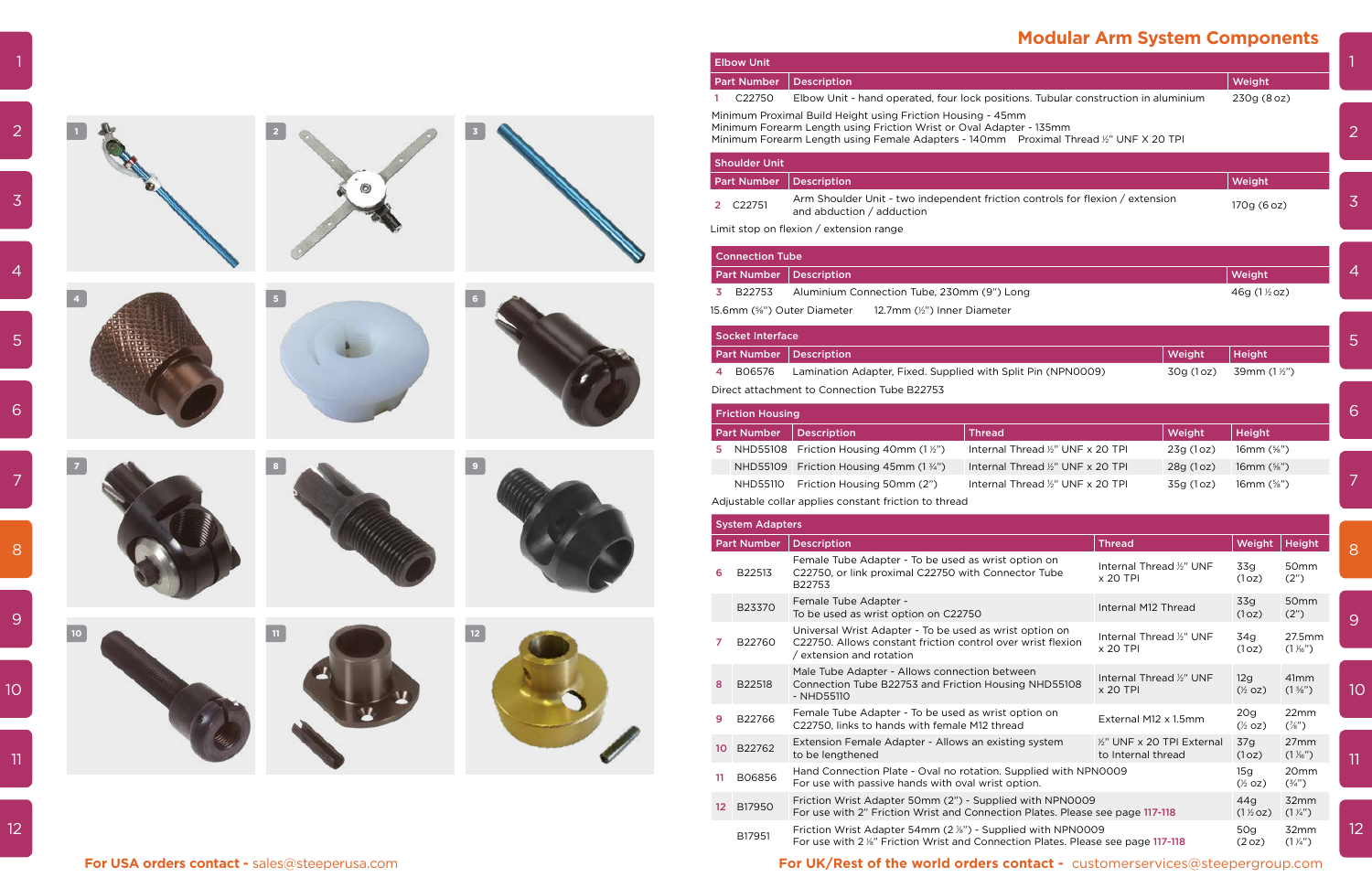$\overline{2}$ 

-5



**16**

6

-7

 $\overline{9}$ 

 $10<sup>°</sup>$ 



 $\overline{11}$ 



 $12$ 





|    | <b>Friction Housing</b>                                                                                                      |                                                                            |                                              |                           |                 |  |  |  |
|----|------------------------------------------------------------------------------------------------------------------------------|----------------------------------------------------------------------------|----------------------------------------------|---------------------------|-----------------|--|--|--|
|    | <b>Part Number</b>                                                                                                           | <b>Description</b>                                                         | <b>Thread</b>                                | Weight                    | Height          |  |  |  |
| 13 | Multi-Axial Wrist Housing 54mm (2 %") - Attaches to 54mm Hand Connection Plate.<br>B22505<br>Ball Insert supplied separately |                                                                            |                                              | 48g<br>$(1\%oz)$          | 25mm<br>(1")    |  |  |  |
| 14 | B22763                                                                                                                       | Free Flexion Ball Insert - Allows rotation.<br>flexion and extension       | Internal Thread 1/2" UNF x 20 TPI            | 19g<br>$(\frac{1}{2}$ oz) | 24mm<br>(1")    |  |  |  |
|    | B22503                                                                                                                       | Free Flexion Ball Insert - Allows rotation.<br>flexion and extension       | Internal Thread 3/8" BSW                     | 20q<br>$(\frac{1}{2}$ oz) | $24$ mm<br>(1") |  |  |  |
| 15 | B22764                                                                                                                       | Locked Flexion Ball Insert - Allows rotation only                          | Internal Thread $\frac{1}{2}$ " UNF x 20 TPI | 21g<br>$(\frac{1}{2}$ oz) | 26.5mm<br>(1")  |  |  |  |
|    | B22765                                                                                                                       | Locked Flexion Ball Insert - Allows rotation only Internal Thread 3/8" BSW |                                              | 23q<br>$(\frac{1}{2}$ oz) | 26.5mm<br>(1")  |  |  |  |

|    | Hand Plates - (North American) For use with Modular Arm System Adapters |                            |                        |                                                                                            |                           |                          |  |  |  |
|----|-------------------------------------------------------------------------|----------------------------|------------------------|--------------------------------------------------------------------------------------------|---------------------------|--------------------------|--|--|--|
|    | <b>Part Number</b>                                                      | <b>Wrist Size</b>          | <b>External Thread</b> | <b>Shape</b>                                                                               | Weight                    | Height                   |  |  |  |
| 16 | B22758                                                                  | 40mm $(1\frac{1}{2})$      | $\frac{1}{2}$ x 20 TPI | Round - Ottobock Hand Attachment                                                           | 16g<br>$(\frac{1}{2}$ oz) | 25 <sub>mm</sub><br>(1") |  |  |  |
|    | B22757                                                                  | 45mm $(1\frac{3}{4})$      | $\frac{1}{2}$ x 20 TPI | Round - Steeper Hand Attachment                                                            | 16g<br>$(\frac{1}{2}$ oz) | 25mm<br>(1")             |  |  |  |
|    | B22756                                                                  | 50mm (2")                  | $\frac{1}{2}$ x 20 TPI | Round - Steeper Hand Attachment                                                            | 17g<br>$(\frac{1}{2}$ oz) | 25mm<br>(1")             |  |  |  |
|    | B22755                                                                  | 54 mm $(2 \frac{1}{8})$    | $\frac{1}{2}$ x 20 TPI | Round - Steeper Hand Attachment                                                            | 19g<br>$(\frac{1}{2}$ oz) | 25mm<br>(1")             |  |  |  |
|    |                                                                         |                            |                        | B22758, B22757, B22756 and B22755 are also compatible with Ottobock fastening arrangements |                           |                          |  |  |  |
| 17 | B06257                                                                  | 45mm $(1\frac{3}{4})$ Oval | $\frac{1}{2}$ x 20 TPI | Oval Wrist Passive Hand                                                                    | 10q<br>$(\frac{1}{2}$ oz) | 25mm<br>(1")             |  |  |  |

|                         | <b>Threaded Insert</b> |                                                     |
|-------------------------|------------------------|-----------------------------------------------------|
| Part Number Description |                        |                                                     |
| 18.                     | B26431                 | Threaded Stem, M12 x 1.5mm - $\frac{1}{2}$ x 20 TPL |
|                         | B <sub>26430</sub>     | Threaded Stem, M12 x 1.5mm - M12 x 1.5mm            |

| <b>Outer Fabric Cosmesis</b>   |  |                          |               |           |  |  |  |
|--------------------------------|--|--------------------------|---------------|-----------|--|--|--|
| <b>Part Number Description</b> |  |                          | <b>Thread</b> | Length    |  |  |  |
|                                |  | NOROOO Stockingtto Cover | Eloch Dink    | $1m$ lonc |  |  |  |

| 14.             | B22763                       | Free Flexion Ball Insert - Allows rotation,<br>flexion and extension    |                          |              | Internal Thread 1/2" UNF x 20 TPI                                                          | 19g<br>$(\frac{1}{2}$ oz)             | 24mm<br>(1")   | $\overline{2}$ |
|-----------------|------------------------------|-------------------------------------------------------------------------|--------------------------|--------------|--------------------------------------------------------------------------------------------|---------------------------------------|----------------|----------------|
|                 | B22503                       | Free Flexion Ball Insert - Allows rotation,<br>flexion and extension    |                          |              | Internal Thread 3/8" BSW                                                                   | 20g<br>$(\frac{1}{2}$ oz)             | 24mm<br>(1")   |                |
| 15              | B22764                       |                                                                         |                          |              | Locked Flexion Ball Insert - Allows rotation only Internal Thread 1/2" UNF x 20 TPI        | 21g<br>$(\frac{1}{2}$ oz)             | 26.5mm<br>(1") | $\overline{3}$ |
|                 | B22765                       |                                                                         |                          |              | Locked Flexion Ball Insert - Allows rotation only Internal Thread 3/8" BSW                 | 23g<br>$(\frac{1}{2}$ oz)             | 26.5mm<br>(1") |                |
|                 |                              | Hand Plates - (North American) For use with Modular Arm System Adapters |                          |              |                                                                                            |                                       |                | 4              |
|                 | <b>Part Number</b>           | <b>Wrist Size</b>                                                       | <b>External Thread</b>   | <b>Shape</b> |                                                                                            | Weight                                | <b>Height</b>  |                |
| 16              | B22758                       | 40mm $(1\frac{1}{2})$                                                   | $\frac{1}{2}$ " x 20 TPI |              | Round - Ottobock Hand Attachment                                                           | 16g<br>$(\frac{1}{2}$ oz)             | 25mm<br>(1")   |                |
|                 | B22757                       | 45mm (1 3/4")                                                           | $\frac{1}{2}$ " x 20 TPI |              | Round - Steeper Hand Attachment                                                            | 16g<br>$(\frac{1}{2}$ oz)             | 25mm<br>(1")   | 5              |
|                 | B22756                       | 50mm (2")                                                               | $\frac{1}{2}$ " x 20 TPI |              | Round - Steeper Hand Attachment                                                            | 17g<br>$(\frac{1}{2}$ oz)             | 25mm<br>(1")   |                |
|                 | B22755                       | 54mm (2 %")                                                             | $\frac{1}{2}$ " x 20 TPI |              | Round - Steeper Hand Attachment                                                            | 19g<br>$(\frac{1}{2}$ oz)             | 25mm<br>(1")   | 6              |
|                 |                              |                                                                         |                          |              | B22758, B22757, B22756 and B22755 are also compatible with Ottobock fastening arrangements |                                       |                |                |
| 17 <sup>7</sup> | B06257                       | 45mm (1 3/4") Oval                                                      | $\frac{1}{2}$ x 20 TPI   |              | Oval Wrist Passive Hand                                                                    | 10 <sub>g</sub><br>$(\frac{1}{2}$ oz) | 25mm<br>(1")   |                |
|                 |                              |                                                                         |                          |              |                                                                                            |                                       |                | 7              |
|                 | <b>Threaded Insert</b>       |                                                                         |                          |              |                                                                                            |                                       |                |                |
|                 | <b>Part Number</b>           | <b>Description</b>                                                      |                          |              |                                                                                            |                                       |                |                |
| 18              | B26431                       | Threaded Stem, M12 x 1.5mm - $\frac{1}{2}$ " x 20 TPI                   |                          |              |                                                                                            |                                       |                | 8              |
|                 | B26430                       | Threaded Stem. M12 x 1.5mm - M12 x 1.5mm                                |                          |              |                                                                                            |                                       |                |                |
|                 |                              |                                                                         |                          |              |                                                                                            |                                       |                |                |
|                 | <b>Inner Foam Cosmesis</b>   |                                                                         |                          |              |                                                                                            |                                       |                | 9              |
|                 | <b>Part Number</b>           | <b>Description</b>                                                      |                          |              |                                                                                            | Weight                                |                |                |
| 19              | C11151                       | Inner Foam Cosmesis - Transhumeral                                      |                          |              |                                                                                            | 134g (5 oz)                           |                |                |
|                 | C11152                       | Inner Foam Cosmesis - Transradial                                       |                          |              |                                                                                            | 134g (5 oz)                           |                |                |
|                 |                              |                                                                         |                          |              |                                                                                            |                                       |                | 10             |
|                 | <b>Outer Fabric Cosmesis</b> |                                                                         |                          |              |                                                                                            |                                       |                |                |
|                 | <b>Part Number</b>           | <b>Description</b>                                                      |                          |              | <b>Thread</b>                                                                              | Length                                |                |                |
| 20              |                              | NOB0002 Stockinette Cover                                               |                          |              | Flesh Pink                                                                                 | 1m lengths                            |                | 11             |
|                 |                              |                                                                         |                          |              |                                                                                            |                                       |                |                |
|                 |                              |                                                                         |                          |              |                                                                                            |                                       |                |                |
|                 |                              |                                                                         |                          |              |                                                                                            |                                       |                | 12             |

| Outer Fabric Cosmesis     |  |                              |               |                        |
|---------------------------|--|------------------------------|---------------|------------------------|
| Part Number   Description |  |                              | <b>Thread</b> | ∣ Length               |
|                           |  | 20 NOB0002 Stockinette Cover | Flesh Pink    | 1 <sub>m</sub> lengths |

 $\vert 2 \vert$ 

# **Modular Arm System Components**